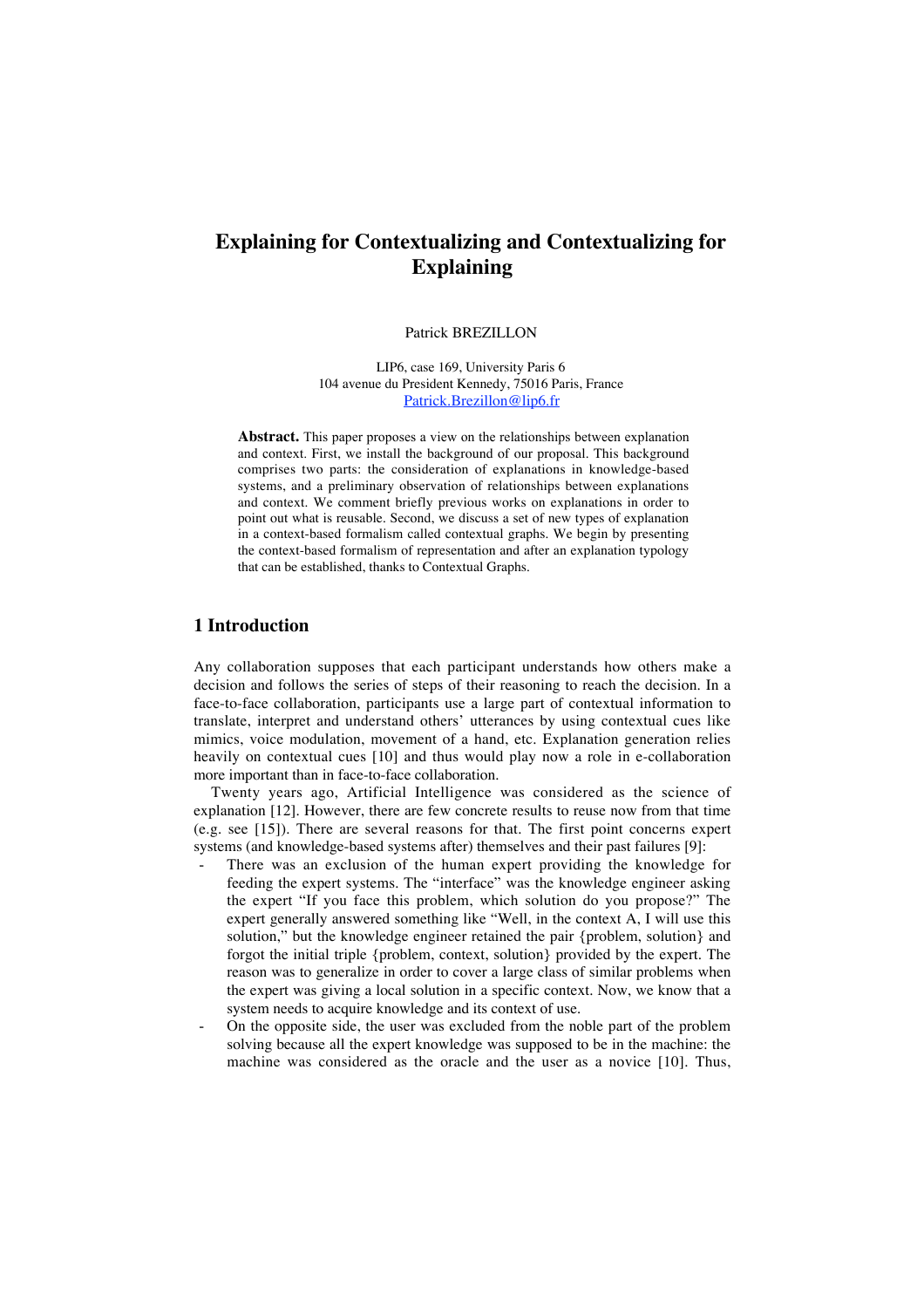explanations aimed to convince the user of the rationale used by the machine without respect to what the user knew or wanted to know. Now, we know that we need of a user-centered approach [5].

- Capturing the knowledge from the expert, it was supposed to put all the needed knowledge in the machine, prior to the use of the system. However, one knows that the exception is rather the norm in expert diagnosis. Thus, the system was able to solve 80% of the most common problems, on which users did not need explanations and nothing about the 20% that users did not understand. Now, we know that systems must be able to acquire incrementally knowledge with its context of use in order to address more specific problems.
- Systems were unable to generate relevant explanations because they did not consider what the user's question was really, in which context the question was asked. The request for an explanation was analyzed on the basis of the available information to the system. Now, we know that the system must understand the user's question and after build jointly with the user the answer.

Thus, the three key lessons learned are: (1) KM (i.e. knowledge management normally) stands for management of the knowledge in its context; (2) any collaboration needs a user-centered approach; and (3) an intelligent system must incrementally acquire new knowledge and learns corresponding new practices. We present in [3] and [7] a context-based formalism for explaining concretely the differences often cited but never clearly identified between prescribed and effective tasks [13], procedures and practices [4], logic of functioning and logic of use [16]).

Focusing on explanation generation, it appears that a context-based formalism for representing knowledge and reasoning allows to introduce the end-user in the loop of the system development and to generate new types of explanations. Moreover, such a formalism allows a uniform representation of elements of knowledge, of reasoning and of contexts.

Hereafter, the paper is organized in the following way. First, we install the background of our proposal. This background comprises two parts: the consideration of explanations in knowledge-based systems, and the relationships between explanations and context. We comment briefly previous works on explanations in order to point out what is reusable. Second, we discuss a set of new types of explanation in a context-based formalism called contextual graphs. We begin by presenting the context-based formalism of representation and continue after by a presentation of an explanation typology that can be established, thanks to Contextual Graphs.

# **2. Background**

This section introduces briefly the evolution of the way in which explanations have been considered in experts systems and after in knowledge-based systems. In a second part, we show that it was clear that there is a relationships between explanation generation and context, the lack of concrete works on context at that time (end of 80's) has seriously limited the interest of explanations in knowledge systems.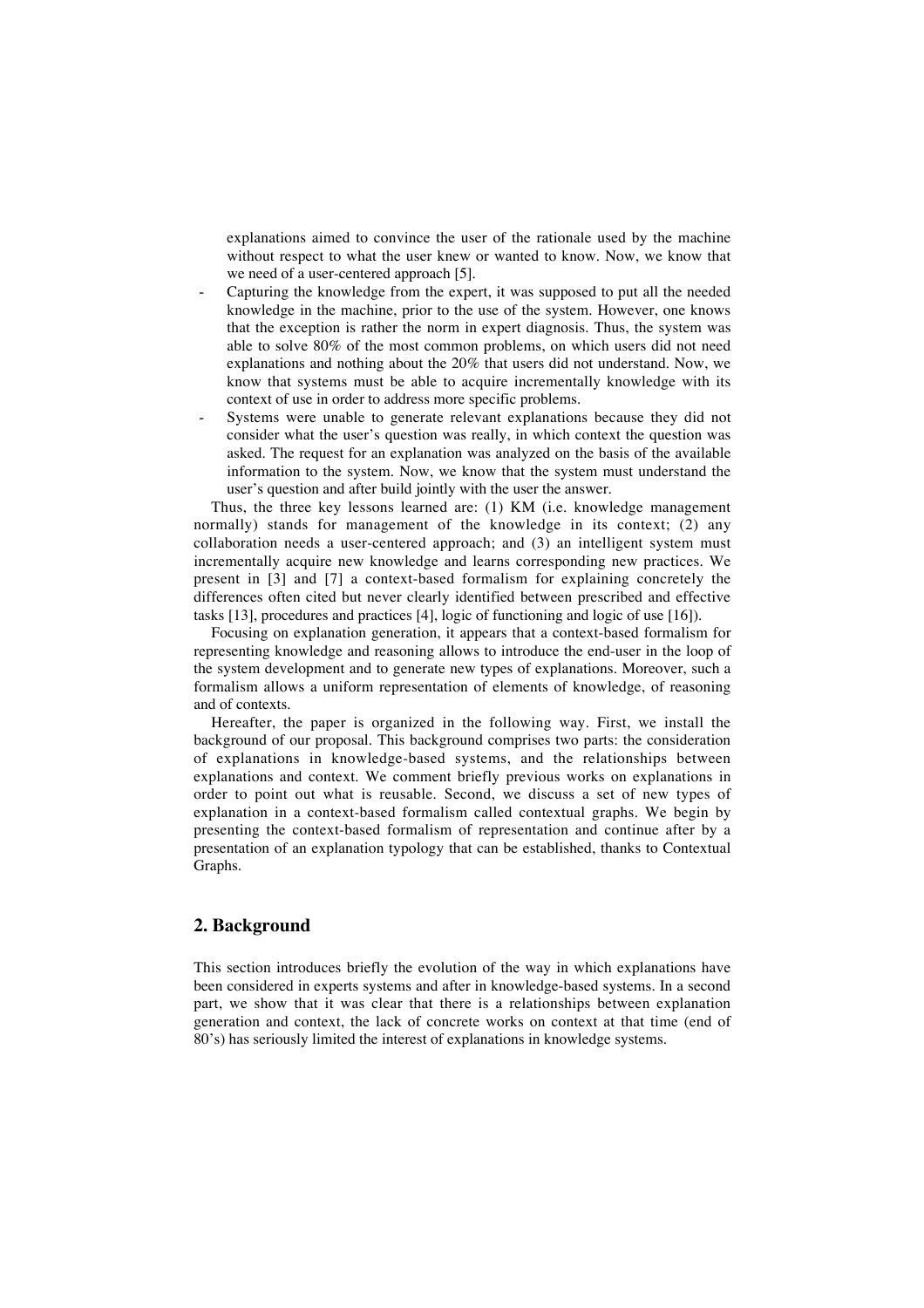#### **2.1 Explanations in Expert Systems and Knowledge-Based Systems**

The first research on explanations started with rule-based expert systems. Imitating a human reasoning, the presentation of the trace of the expert system's reasoning (i.e. the sequence of fired rules) was supposed to be an explanation of the way in which the expert system reaches a conclusion. Indeed, it was right, but explanations were generated at the implementation level. The following step was the use of canned texts where "Firing of Rule\_23 allows to checking rule\_7" was replaced by something like "The available facts allow to identify the failure on equipment piece B3, and this leads to check if it is a mechanical problem". Explanations thus moved from the implementation level to a representation level. However, the logic behind the chaining of the rules (why rule\_7 is chosen first for example) was hidden. An important reason discovered lately is that a part of the control knowledge was put in the inference engine implicitly by the knowledge engineer (by imposing the ordering of rule checking for example). Thus, it was not possible to go another step above (i.e. a modeling level after the implementation and representation levels).

Rapidly, it was clear that it was not possible to explain heuristics provided by human experts without additional knowledge. It was then proposed to introduce a domain model. It was the second generation of expert systems, called the knowledgebased systems. This approach reached also its limits because it was difficult to know in advance all the needed knowledge and also because it was not always possible to have models of the domain. The user's role was limited to be a data gatherer for the system. A second observation was that the goal of explanations is not to make identical user's reasoning and the system reasoning, but only to make them compatible: the user must understand the system reasoning in terms of his own mental representation. For example, a driver and a garage mechanic can reason differently and reach the same diagnosis on the state of the car. The situation is similar in collaboration where specialists of different domains and different geographical areas must interact in order to design a complex object. A third observation is that the relevance of explanation generation depends essentially on the context use of the topic to explain [10], [1].



**Fig. 1.** Line of reasoning versus line of explanation [1]

Even if expert systems are now abandoned, there are important results that we can yet reuse, such as the base for new explanations proposed by Spieker [19] and the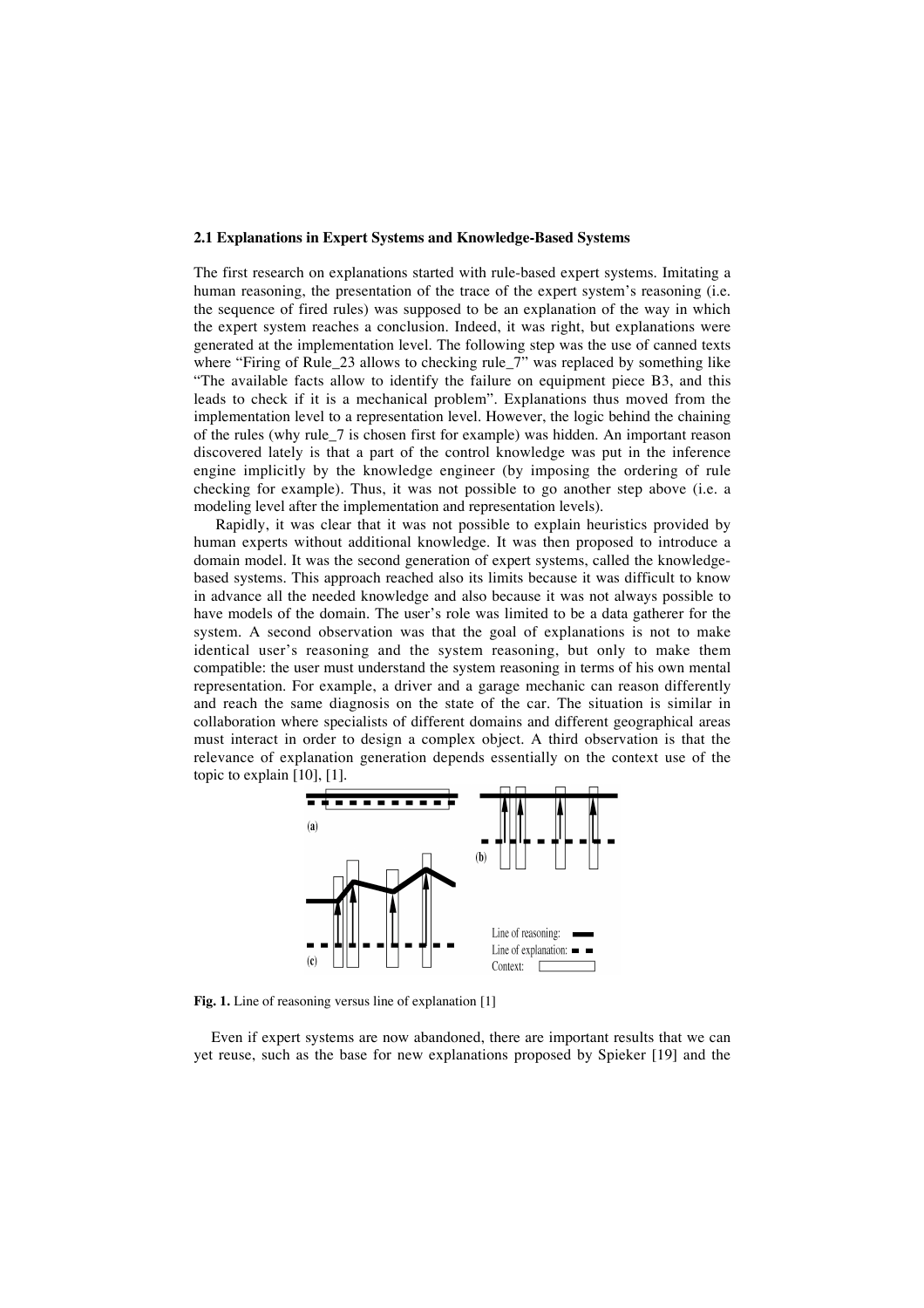qualities for relevant explanations established by Swartout and Moore [20]. Thus, beyond the need to make context explicit, first in the reasoning to explain, and, second, in the explanation generation, the most challenging finding is that lines of reasoning and explanation must be distinguished. Figure 1 illustrates the evolution of the research on explanation generation [1]. Figure 1.a gives the initial view on explanation generation by a strict superposition of the lines of reasoning and explanation (the firing of rule 23 allows to check Rule7). Figure 1.b represents the first evolution corresponding to the introduction of domain knowledge, the knowledge that is not necessary for reasoning but for explanation. This was the first separation of the line of reasoning and the line of explanation. Figure 1.c shows that lines of reasoning and of explanation interact, and providing an explanation may modify the line of reasoning. Thus, the line of explanation was considered during the development of the line of reasoning and not produced after the reasoning of the system.

Thus the key problem for providing relevant explanations is to find a uniform representation of elements of reasoning and of context.

#### **2.2 Explanations and Contexts**

A frequent confusion between representation and modeling of the knowledge and reasoning implies that explanations are provided in a given representation formalism, and their relevance depend on explanation expressiveness through this formalism. For example, ordinary linear differential equation formalism will never allow to express—and thus explaining—the self-oscillating behavior of a nonlinear system. Thus, the choice of representation formalism is a key factor for generating relevant explanations for the user and is of paramount importance in collaboration with different users and several tasks.

A second condition is to account for, make explicit, and model the context in which knowledge can be used and reasoning held. This concerns the needed distinction between data, information and knowledge. For example, a temperature of  $24^{\circ}$ C (the datum) in winter in Paris (when temperature is normally around  $0^{\circ}$ C) is considered to be hot (the "French information") and cold (the "Brazilian information") in Rio de Janeiro (when temperature is rather around 35°C during winter). Thus, the knowledge must be considered within its context of use for providing relevant explanations, like to explain to a person living in Paris why a temperature of 24°C could be considered as cold in some other countries. Temperature  $= 24^{\circ}$ C is a datum. A process of interpretation leads to an information (hot or cold). Information is data with meaning built on the basis of the knowledge that the person possesses. The knowledge is specific to a person and constitutes the context in which a person evaluates (and eventually integrates) information pieces in his mental representation. Indeed, this is more particularly the part of the knowledge that the person finds more or less related to the information. It corresponds to a mental representation that the person built from its experience for giving meaning to the information and eventually integrates the information in the body of contextual knowledge already available. It is when a needed information cannot be related totally to the mental representation that an explanation is required for making explicit the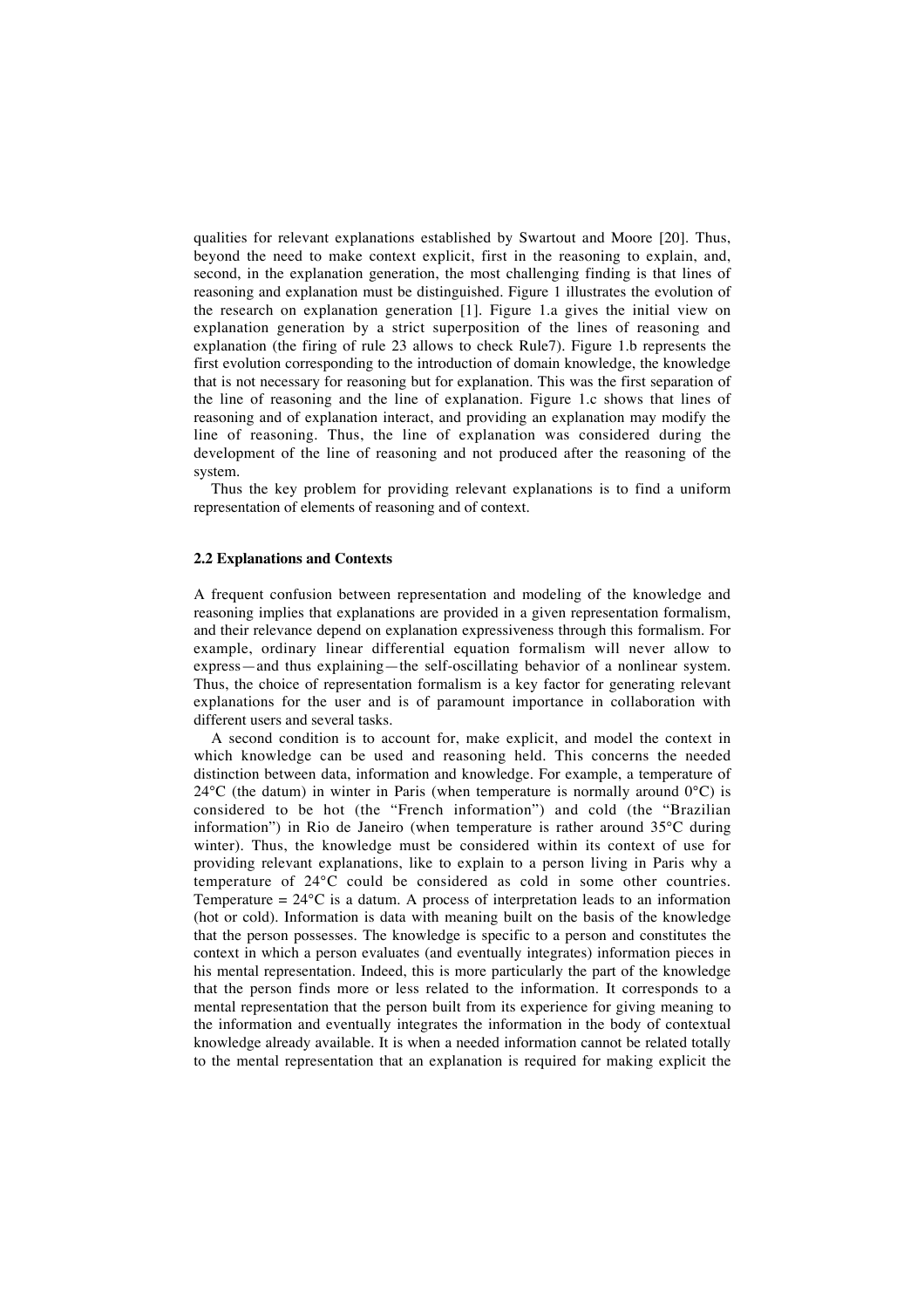links between the information and the contextual knowledge of the person. We will come back on this point on the following.

There is now a consensus around the following definition "context is what constrains reasoning without intervening in it explicitly" [8], which applies also in ecollaboration (although with more complex constraints) where reasoning is developed collectively. Explanation generation is a means to develop a shared context among the actors in order to have a better understanding of the others (and their own reasoning), to reduce needs for communication and to speed up interaction.

From our previous works on context, several conclusions have been reached. First, a context is always relative to something that we call the (current) focus of attention of the actors. Second, with respect to this focus, context is composed of external knowledge and contextual knowledge. The former has nothing to see with the current focus (but could be mobilized later, once the focus moves), when the former can be more or less related directly to the focus (at least by some actors). Third, actors address the current focus by extracting a subset of contextual elements, assembling and structuring them all together in a proceduralized context, which is a kind of « chunk of contextual knowledge » (in the spirit of the "chunk of knowledge" of Schank [17]). Fourth, the focus evolving, the status of the knowledge (external, contextual, into the proceduralized context) evolves too. Thus, there is a dynamics of context that plays an important role in the quality of explanations.

As the context exists with the knowledge, a context-based generation of explanations does not require an additional effort because the explanatory knowledge is integrated in the knowledge representation at the time of their acquisition and the representation of the reasoning (see [4] on this aspect). However, this supposes to have a context-based formalism allowing a uniform way to represent elements of reasoning and of contexts.

# **3. Contextual Graphs and Explanation Typology**

In Section 2 we show that it was necessary to develop a conceptual framework for context modeling. In this section, we show now, first that the development of our conceptual framework lead to the implementation of Contextual Graphs, which allows a uniform representation of elements of reasoning and of contexts. Then, in such a representation formalism, we come back on the types of explanation that are possible to generated in contextual graphs because "explanatory knowledge" is a natural part of the knowledge in knowledge systems.

A key point here is that contextual graphs is a representation formalism as workflows, Petri nets, Bayesian nets, etc. However, the main difference is that Contextual Graphs is a user-centered formalism [5]: any user (e.g. a psychologist) needs less than one minute to learn and use the software (freely available at http://www.cxg.fr).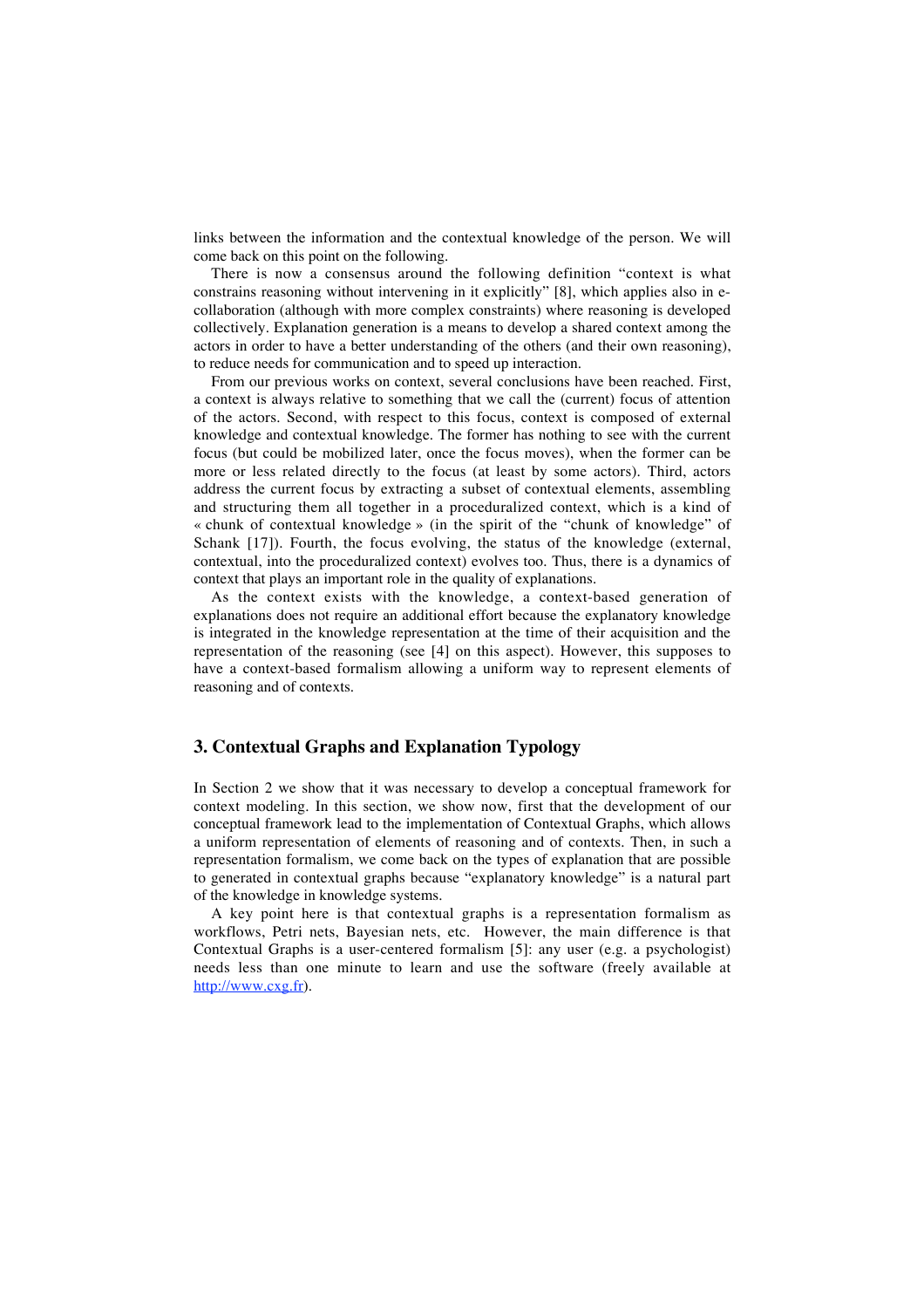# **3.1 The Context-Based Formalism of Representation**

A contextual graph represents the different ways to solve a problem. It is a directed graph, acyclic with one input and one output and a general structure of spindle (Brezillon, 2005). Figure 2 gives an example of contextual graph.



**Fig. 2.** "Information retrieval" (from [4])

A path in a contextual graph corresponds to a specific way (i.e. a practice) for the problem solving represented by the contextual graph. It is composed of elements of reasoning and of contexts, the latter being instantiated on the path followed (i.e. the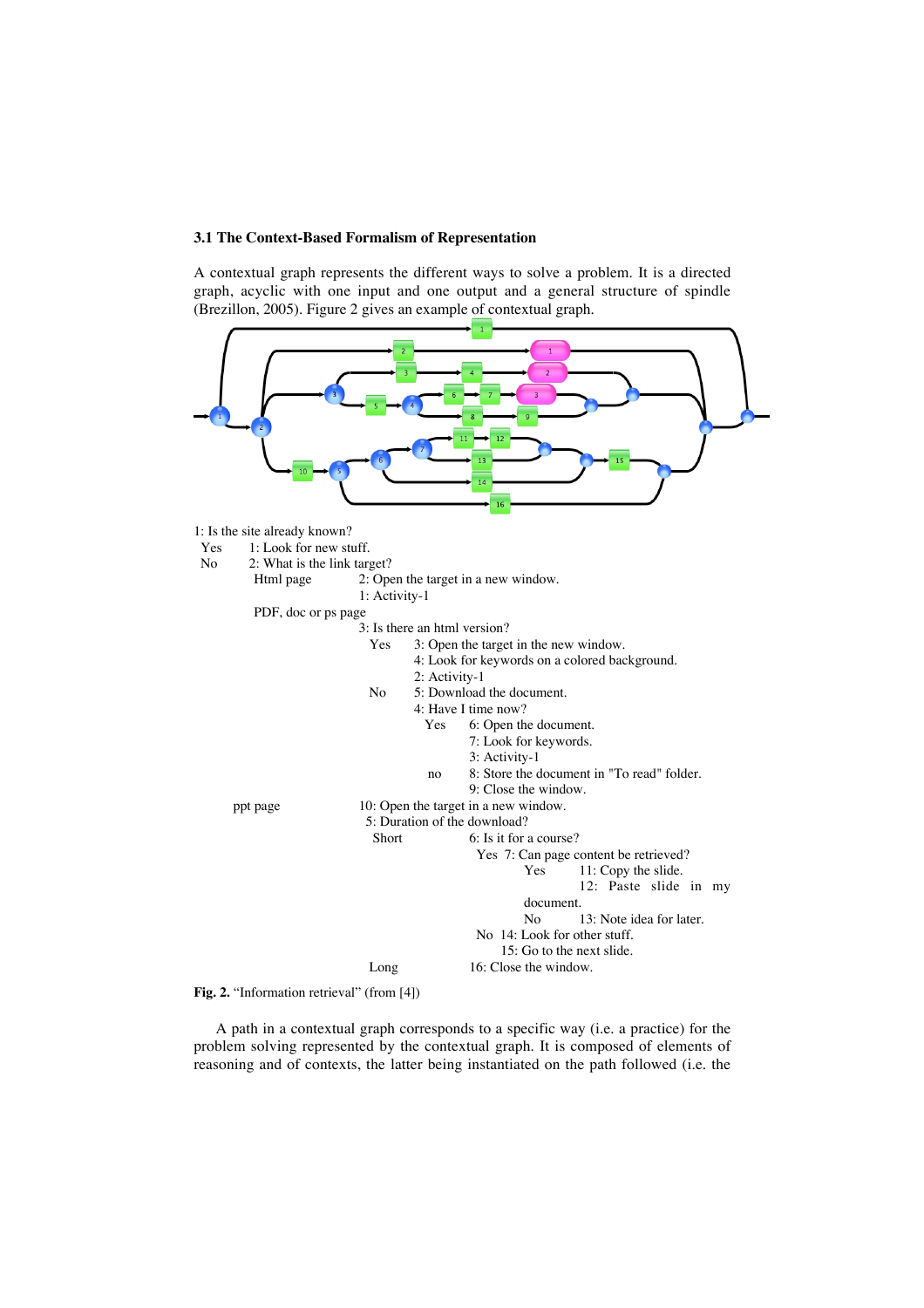values of the contextual elements are required for selecting a branch, i.e. an element of reasoning among several ones). Figure 3 provides the definition of the elements in a contextual graph. A more complete presentation of this formalism and its implementation can be found in [4].



**Fig. 3.** Elements of a contextual graph

Elements of a contextual graph are: actions, contextual elements, sub-graphs, activities and temporal branchings.

- − An **action** is the building block of contextual graphs. We call it an action but it would be better to consider it as an elementary task. An action can appear on several paths. This leads us to speak of instances of a given action, because an action, which appears on several paths in a contextual graph, is considered each time in a specific context.
- − A **contextual element** is a couple of nodes, a contextual node and a recombination node; A contextual node has one input and N branches [1, N] corresponding to the N instantiations of the contextual element already encountered. The recombination node is [N, 1] and shows that even if we know the current instantiation of the contextual element, once the part of the practice on the branch between the contextual and recombination nodes corresponding to a given instantiation of the contextual element has been executed, it does not matter to know this instantiation because we do not need to differentiate a state of affairs any more with respect to this value. Then, the contextual element leaves the proceduralized context and (globally) is considered to go back to the contextual knowledge.
- − A **sub-graph** is itself a contextual graph. This is a method to decompose a part of the task in different way according to the context and the different methods existing. In contextual graphs, sub-graphs are mainly used for obtaining different displays of the contextual graph on the graphical interface by some mechanisms of aggregation and expansion like in conceptual graphs [18].
- − An **activity** is a particular sub-graph (and thus also a contextual graph by itself) that is identified by actors because appearing on different paths and/or in several contextual graphs. This recurring sub-structure is generally considered as a complex action. An activity is similar to a scheme as considered in cognitive ergonomics [13]. Each scheme organizes the activity around an object and can call other schemes to complete specific sub-goals.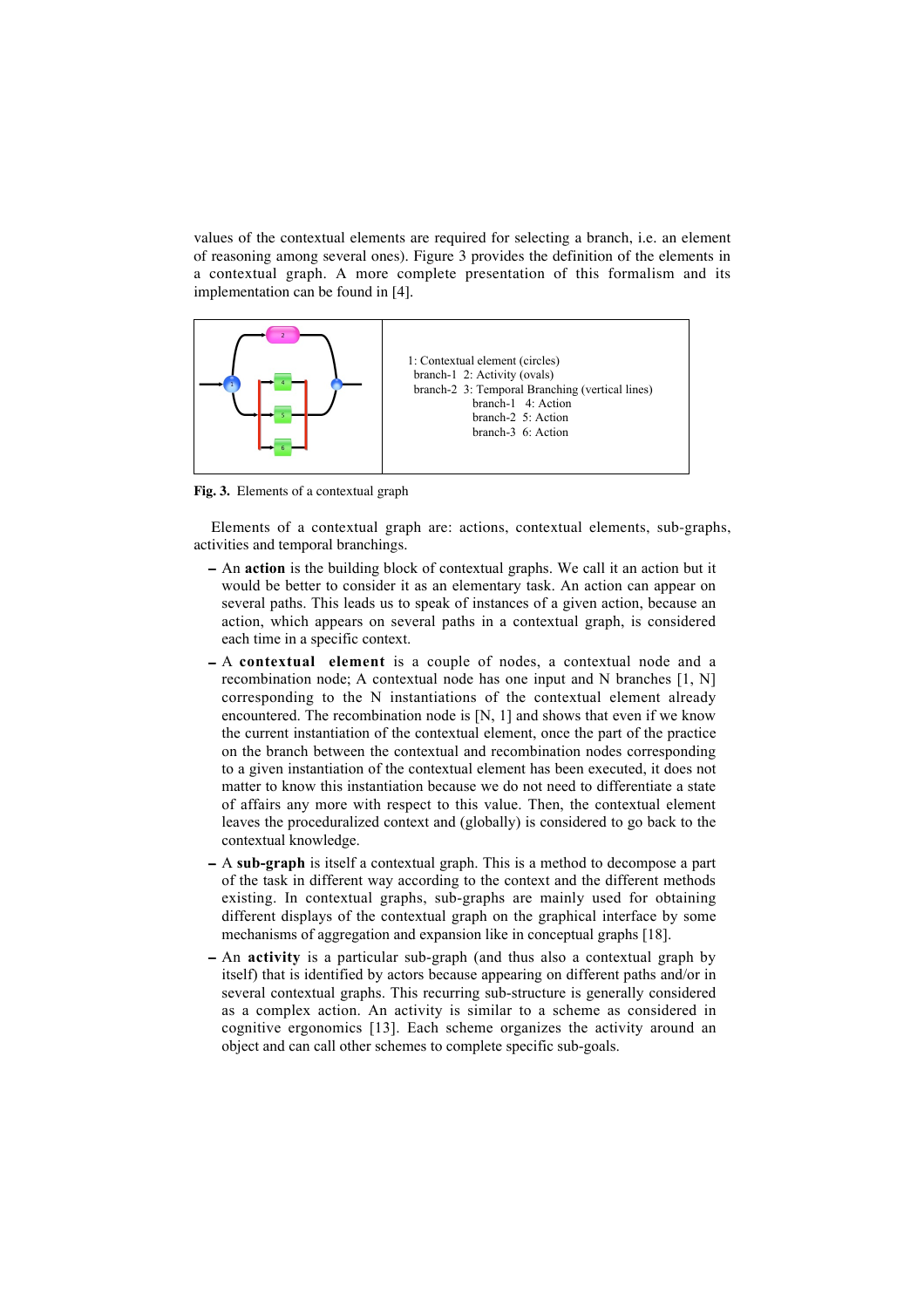− A **temporal branching** expresses the fact (and reduces the complexity of the representation) that several groups of actions must be accomplished but that the order in which action groups must be considered is not important, or even could be done in parallel, but all actions must be accomplished before continuing. The temporal branching is for context what activities are for actions (i.e. complex actions). This item expresses a problem of representation at a lower granularity. For example, the activity "Make train empty of travelers" in the SART application [14] accounts for the damaged train and the helping train. There is no importance to empty of travelers first either the damaged train or the helping train or both in parallel. This operation is at a too low level with respect to the general task "Return back rapidly to a normal service" and would have otherwise to be detailed in the three paths in parallel leading to the same sequence of actions after.

Some mechanisms of aggregation and expansion provide different local views on a contextual graph at different levels of detail by aggregating a sub-graph in an item (a temporary activity) or expanding it. This representation is used for the recording of the practices developed by users, which thus are responsible for some paths in the contextual graph, or at least some parts of them.

# **3.2 An Explanation Typology Established from Contextual Graphs**

We established a typology of explanations, based on previous works and exploiting the capabilities of contextual graphs [2]. By adding a new practice, several contextual information pieces are recorded automatically (date of creation, creator, the practiceparent) and others are provided by the user himself like a definition and comments on the item that is introduced. Such contextual information is exploited during the explanation generation. Thus, the richness of contextual-graph formalism leads in the expressiveness, first, of the knowledge and reasoning represented, and, second, of the explanations addressing different users' requirements. The main categories of explanations identified in contextual graphs are:

- **Visual explanations** correspond to a graphical presentation of a set of complex information generally associated with the evolution of an item, e.g. the contextual graph itself, the decomposition of a given practice, the series of changes introduced by a given user, regularities in contextual graphs, etc.
- **Dynamic explanations.** They correspond to the progress of the problem solving during a simulation addressing questions as the "What if" question. With the mechanisms of aggregation and expansion, a user can ask an explanation in two different contexts and thus receives two explanations with different presentations (e.g. with the details of what an activity is doing in one of the two explanations). The dynamic nature of the explanation is also related to the fact that items are not introduced chronologically in a contextual graph. For example, in Figure 2, the contextual element 5 (Duration of the download?) was introduced after the contextual element 6 (Is it for a course?). Initially, the user was retrieving information on web pages, and one day he arrives on a Web site particularly slow and observes that he did not wait more than a couple of seconds. Then, the user decides to add the duration of the download as an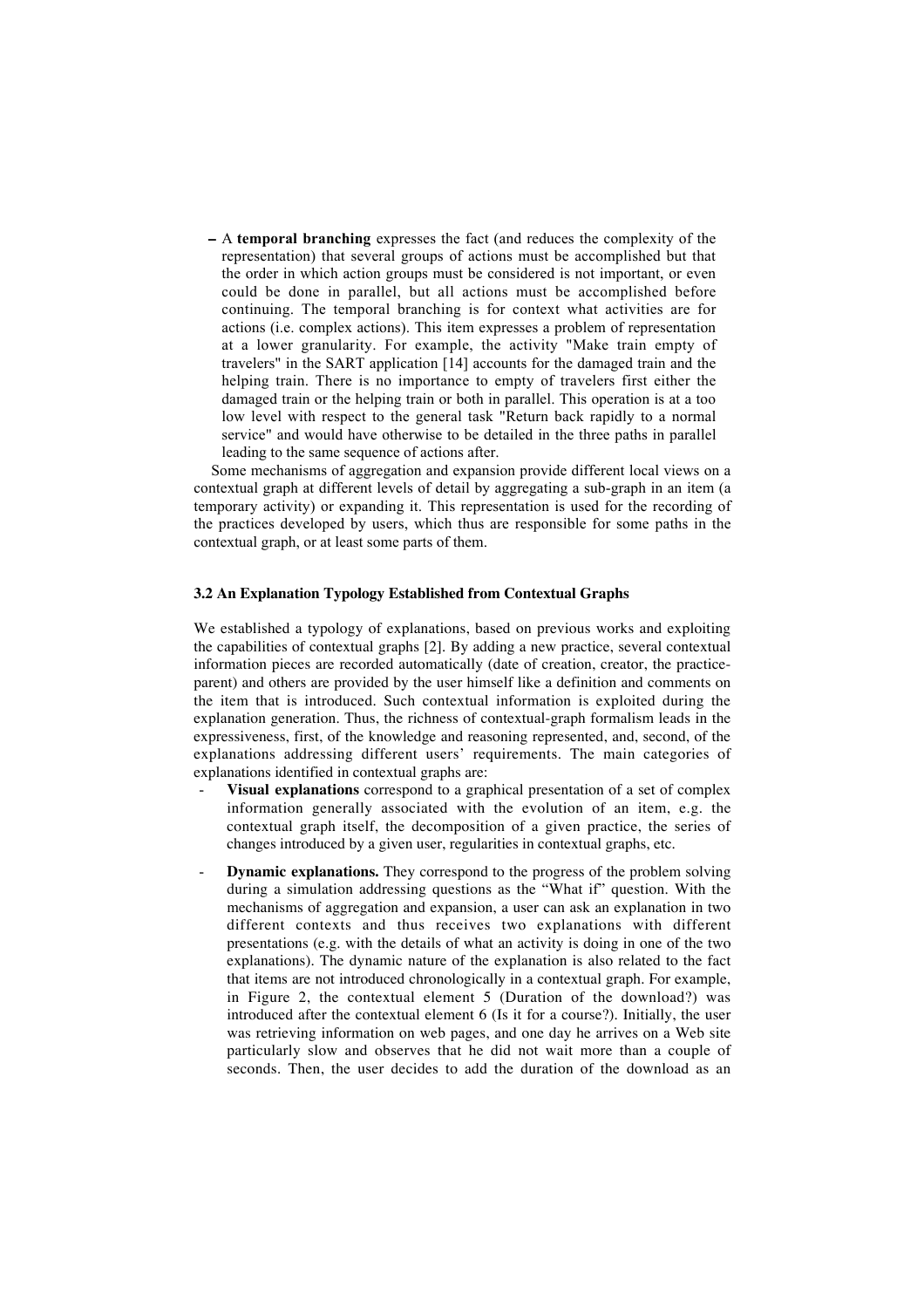important contextual element. Finally, the proceduralized context along a practice is an ordered series of instantiated contextual elements, and changing the instantiation of one of them is changing of practice and thus changing of explanation.

- User-based explanations. The user being responsible of some practice changes in the contextual graph, the system uses this information to tailor its explanation by detailing parts unknown of the user and sum up parts developed by the user. Such an explanation allows the author of a practice to identify the contextual elements that he had not taken into account initially and that has been introduced by other users).
- **Context**-**based explanations.** The definition of the proceduralized context (an ordered sequence of instantiated contextual elements) shows that a given item (say the activity represented by an oval in Figure 2) appearing on different branches of the contextual graph, appear in different contexts. This means that any explanation of the activity cannot be the same on the three branches. We exploit this finding in our driver-modeling application for representing "good" and "bad" behaviors on the same contextual graph [6]. Thus a relevant explanation relies heavily on the building of the proceduralized context, and because the contextual graph can be incrementally enriched, explanations can be richer also.
- Micro- and macro-explanations. Again, with the mechanisms of aggregation and expansion, it is possible to generate an explanation at different levels of detail. For such a complex item like an activity or a sub-graph, it is possible to provide on them a micro-explanation from an internal viewpoint on the basis of activity components. A macro-explanation from an external viewpoint is built with respect to the location of the activity in the contextual graph like any item. This allows to providing (at least) two different types of explanation on the activity "Make your train empty of travelers" at the macro level of the subwayline responsible and at the micro level of the train driver. Note that the subwayline responsible may ask the micro-explanation in case of doubt on one operation of the driver. This twofold explanation is linked to the notion of activity, but can be used by any user with aggregation and expansion of local sub-graphs of parts of the whole contextual graph.
- **Real-time explanations**. There are three types of such explanations. First, the explanation is asked during a problem solving when the system fails to match the user's practice with its recorded practices. Then, the system needs to acquire incrementally new knowledge and to learn the corresponding practice developed by the user (generally due to specific values of contextual elements not taken into account before). This is an explanation from the user to the machine. Second, the user wished to follow the reasoning of a colleague having solved the problem with a new practice (and then we are back to simulation). Three, the system tries to anticipate the user's reasoning from its contextual graph and provides the user with suggestions and explanations when the user is operating. These suggestion and explanation rely on the contextual elements that are explicitly considered in the contextual graph. Note that it is because the system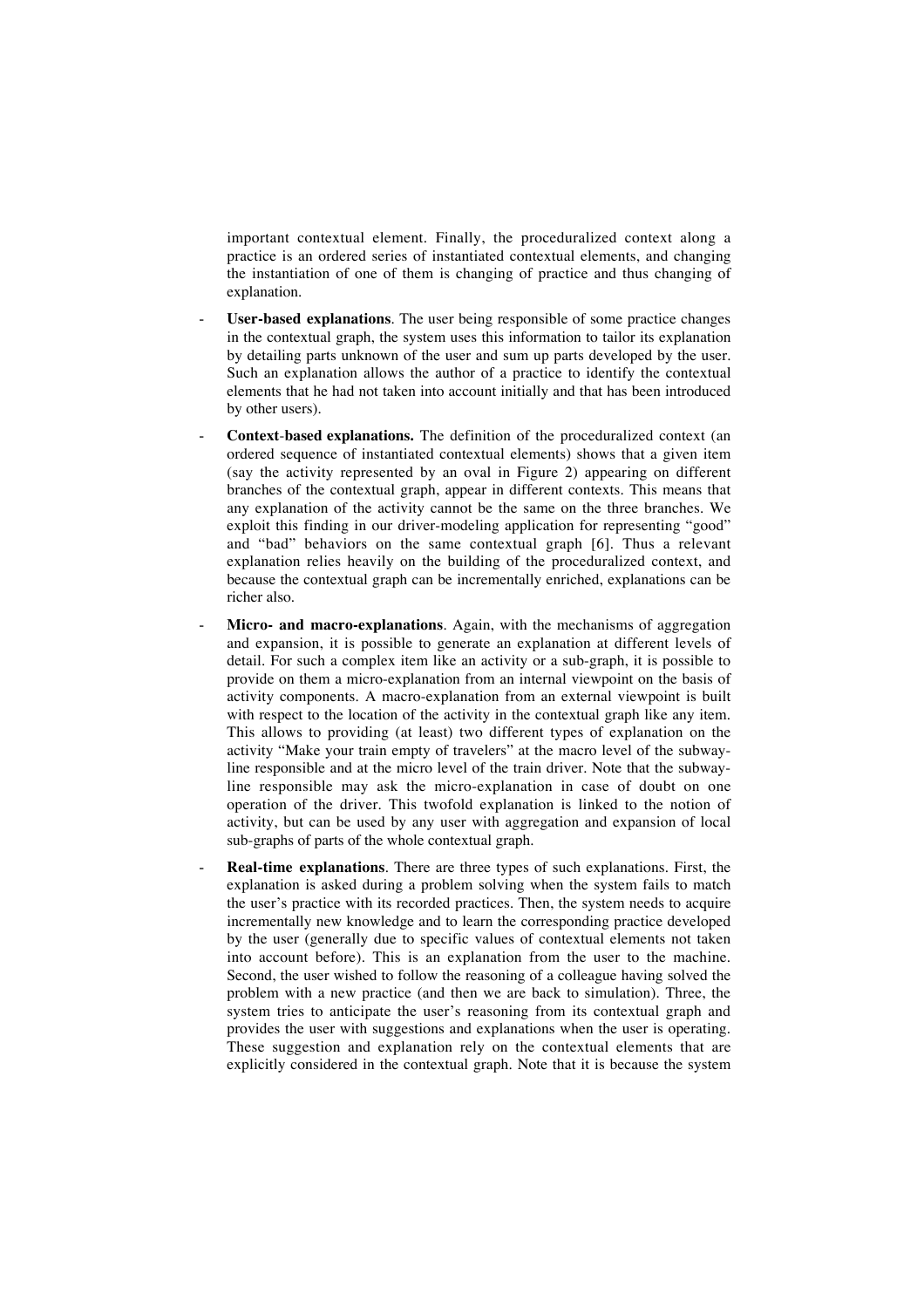fails to represent a user's practice that the user explains to the system the new practice by introducing new knowledge, knowledge that the system can reuse after.

Moreover, these different types of explanation (and others that we are discovering progressively) can be combined in different ways such as visual and dynamic explanations.

# **4. Conclusion**

Relevant explanations are a crucial factor in any collaboration between human actors, especially when they interact by computer-mediated means. First, collaboration looses some advantages of a face-to-face collaboration in which a number of contextual elements are exchanged in parallel with the direct communication. Second, collaboration can benefit of new ways to replace this "hidden exchanges" of contextual cues between actors by the use of the computer-means themselves.

Explanation generation is very promising for collaboration because explanations use and help to maintain a shared context among actors. We are now in a situation in which computer-mediated interaction concerns human and software actors. Software must be able to react in the best way for human actors. For example, for presenting a complex set of data, a software piece could choose a visual explanation taking into account the type of information that human actors are looking for. We show that making context explicit allows the generation of relevant explanations. Conversely, explanations are a way to make contextual knowledge explicit and points out the relationships between context and the task at hand, and thus develop a real shared context.

In this paper, we argue that a key factor for the success of relevant explanations is to use a context-based formalism, like Contextual Graphs, that represent in a uniform way all the richness of the knowledge and reasoning in the focus. A good option is to consider context of use simultaneously with the knowledge. As a consequence, this allows developing new types of explanation like visual explanations, dynamic explanations, real-time explanations, etc. Indeed, we have developed a new typology of explanations that include past works on explanations but goes largely beyond. Moreover, these different types of explanations can be combined together to provide richer explanations.

However, this is only the first step. A promising path is to explore intelligent assistant systems. Indeed, computer-mediated means can keep and reuse a trace of interaction between human actors. In real-time situations, the human actor cannot loose time to answer questions of a machine because the actor is generally under time pressure (e.g. an incident solving in a control room), but the machine can act in parallel with actors in a kind of personal simulation replaying similar past situations, and making suggestions when appropriate. In that sense, the machine may become an excellent secretary, fixing alone all the simple problems of human actors, and preparing a complete folder on complex situations letting actors make their decision. Here, the machine generates explanations for humans.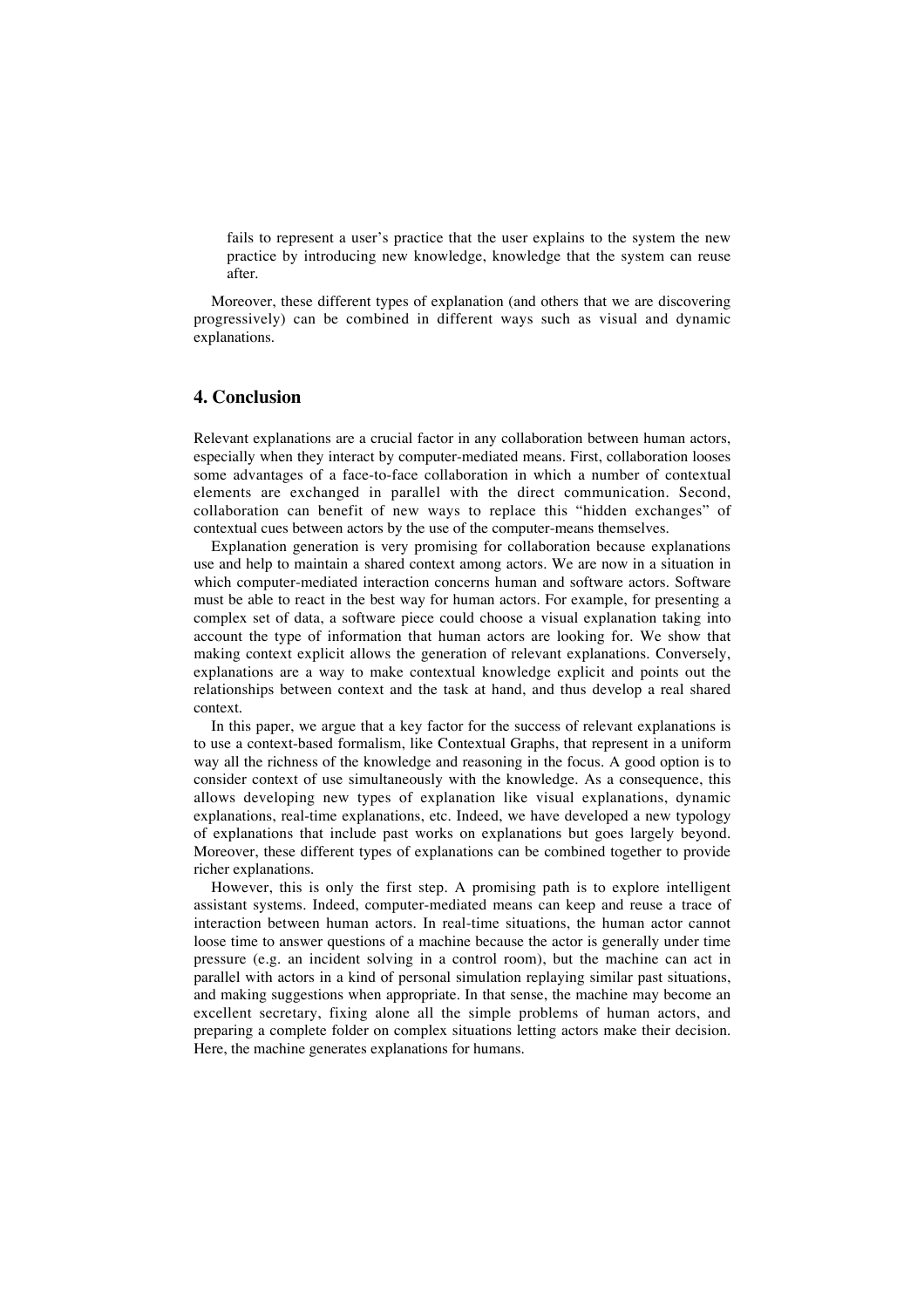Conversely, when the machine fails to address correctly a problem, the machine may benefit of its interaction with the human actors to acquire incrementally the missing knowledge and learn new practices. As a consequence, the machine will be able to explain later its choices and decisions. Now, there is a software piece called Contextual Graphs that is able to manage incremental acquisition and learning, and begins to provide some elementary explanations.

As a general learned lesson, expressiveness of the knowledge and reasoning models depends essentially of the representation formalism chosen for expressing such models. This appears a key element of collaboration with multiple sources of knowledge and different lines of reasoning intertwined in a group work. This is a partial answer to our initial observation that collaboration would be better understood if we consider jointly its two dimensions, the human dimension and the technology dimension. Then, explanation generation would be revised in order to develop "collective explanations" for all the (human) participants in the collaboration, that is in each mental representation.

# **References**

- 1. Abu-Hakima S. et Brézillon P.: *Knowledge acquisition and explanation for diagnosis in context*, Research Report 94/11, LAFORIA, University Paris VI, Paris, France (1994)
- 2. Benci, P., Brézillon, P. and Potier, D.: Acquiring and representing users' practices by contextual graphs. Brevia and Demonstrastions Presentations associated with the 5<sup>th</sup> International and Interdisciplinary Conference on Modeling and Using Context (CONTEXT-05), Paris France. LIP6 2005/007. With A. Dey, B. Kokinov, D. Leake, R. Turner (2005)
- 3. Brézillon, P.: Context modeling: Task model and model of practices. Proceedings of the  $5<sup>th</sup>$ International and Interdisciplinary Conference on Modeling and Using Context, CONTEXT-07, A. Dey, B.Kokinov, D.Leake, R.Turner (Eds.), Springer Verlag, LNCS 3554, pp. 55-68 (2007)
- 4. Brézillon, P.: *Task-realization models in Contextual Graphs*. In 5th International and Interdisciplinary Conference on Modeling and Using Context, Lectures Notes in Artificial Intelligence, Vol 3554, pp. 55--68, Springer-Verlag (2005)
- 5. Brézillon, P.: Focusing on context in human-centered computing *IEEE Intelligent Systems*, 18(3): 62-66 (2003)
- 6. Brézillon, P. and Brézillon, J.: Contextualized task modeling. Revue d'Intelligence Artificielle (2008)
- 7. Brézillon, J. and Brézillon, P.: Context modeling: Context as a dressing of a focus. Proceedings of the  $5<sup>th</sup>$  International and Interdisciplinary Conference on Modeling and Using Context, CONTEXT-07, LNAI 4635, Springer Verlag, pp. 136-149 (2007)
- 8. Brézillon P. et Pomerol J-Ch.: *Contextual Knowledge sharing and cooperation in intelligent assistant systems*, Le Travail Humain 62 (3), PUF, Paris, 223-246 (1999)
- 9. Brézillon, P. and Pomerol, J.-Ch. :Lessons learned on successes and failures of KBSs. Special Issue on Successes and Pitfalls of Knowledge-Based Systems in Real-World Applications. Failures and Lessons Learned in Information Technology Management, June, 1(2), pp. 89-98 ( 1997)
- 10.Karsenty L. et Brézillon P.: *Cooperative problem solving and explanation*, International Journal of Expert Systems With Applications, 8(4): 445-462 (1995)